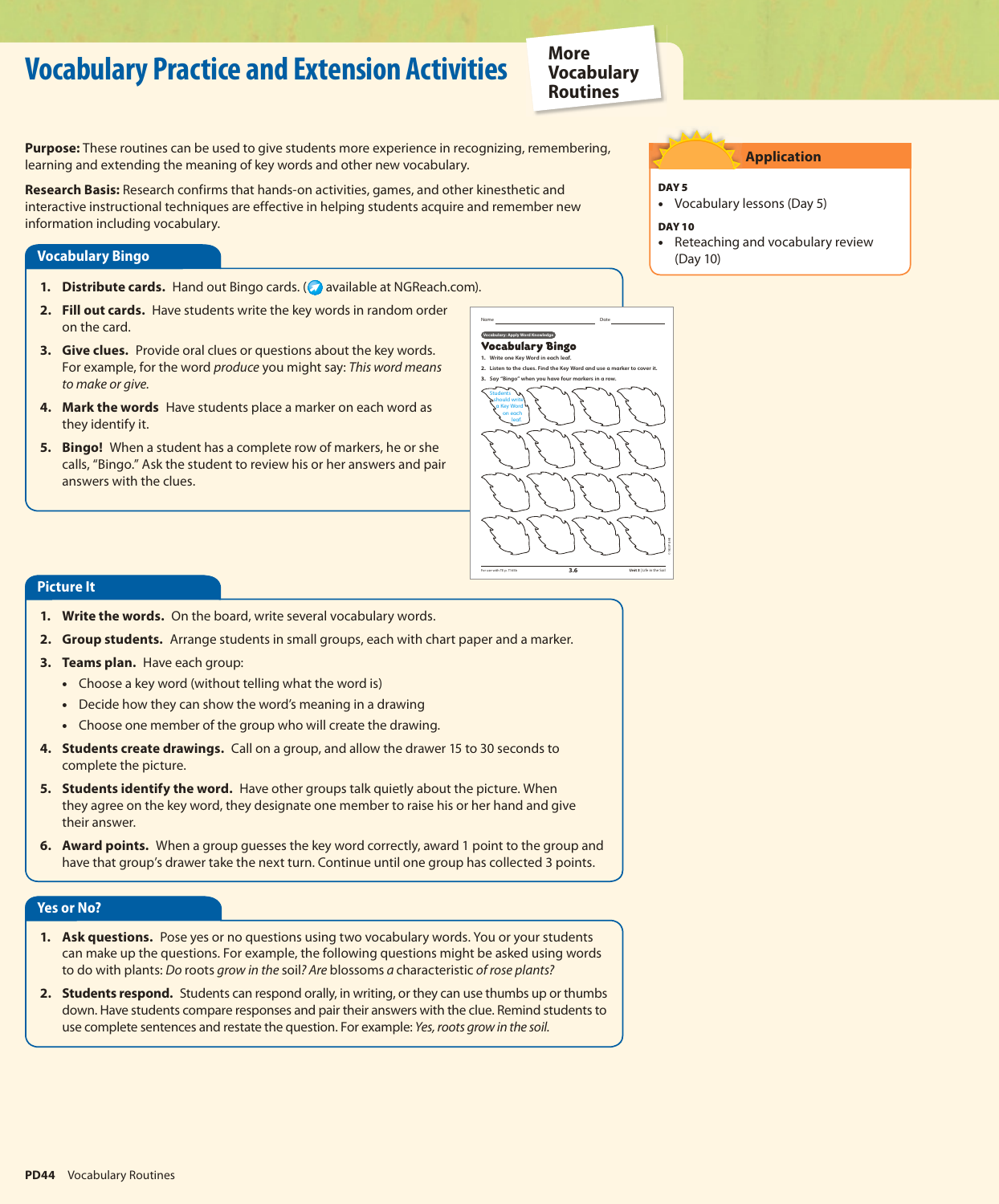#### **Word Sorts**

- **1. Students write words.** Have students write the words on 3x5 cards or strips of paper, one word per card or strip.
- **2. Establish categories.** For a closed sort, provide the category of how the words should be sorted, such as:
	- Related meanings or concepts
	- Synonyms
	- Part of speech
	- Connotation
	- Formal or informal
	- Spelling patterns
	- Words with multiple meanings
	- Words with Spanish cognates

For an open sort, have students work together to determine the sort categories.

- **3. Explain sorts.** When students have sorted the words, have them explain their sorts. Have them create a chart or web to record the word relationships they found.
- **4. Sort again.** Have students sort the words again using different categories. Have them record the information in a graphic organizer.

| Round     |                 |  |
|-----------|-----------------|--|
| to        | Not Round       |  |
| $ap$ pple | $m$ ilk         |  |
| onion     | $b$ anana       |  |
| orange    | rice            |  |
|           | bread           |  |
|           | $b_{\rm eqn_S}$ |  |
|           | Corn            |  |
|           | cheese          |  |

| Fruit  | Vegetable |
|--------|-----------|
| banana | lettuce   |
| apple  | onion     |
| orange | corn      |
|        |           |
|        |           |
|        |           |
|        |           |

# **Word Poems**

- **1. Concrete Poems** Students draw a meaningful shape or object and write words along the outline of the shape, so words look like the physical shape. For example, a student may draw a volcano and along the outline write: *lava, magma, cone, flow, ash, erupt.*
- **2. Diamante Poems** Diamante Poems are 7 lines long. To begin, have students think of two words that are opposites (antonyms).
	- Line 1: Write a noun
	- Line 2: Add two adjectives that describe line 1
	- Line 3: Add three action verbs that relate to line 1
	- Line 4: Add two nouns that relate to line 1, and two nouns that relate to line 7
	- Line 5: Add three action verbs that relate to line 7
	- Line 6: Add two adjectives that describe line 7
	- Line 7: Write a noun that is the opposite of or contrasts with line 1
- **3. Cinquain Poems** Cinquain poems have five lines and can follow different patterns. Have students work together to complete the pattern below with a key word.
	- Line 1: A noun
	- Line 2: Two adjectives
	- Line 3: Three related words ending in –ing
	- Line 4: A related phrase
	- Line 5: Another word for the noun